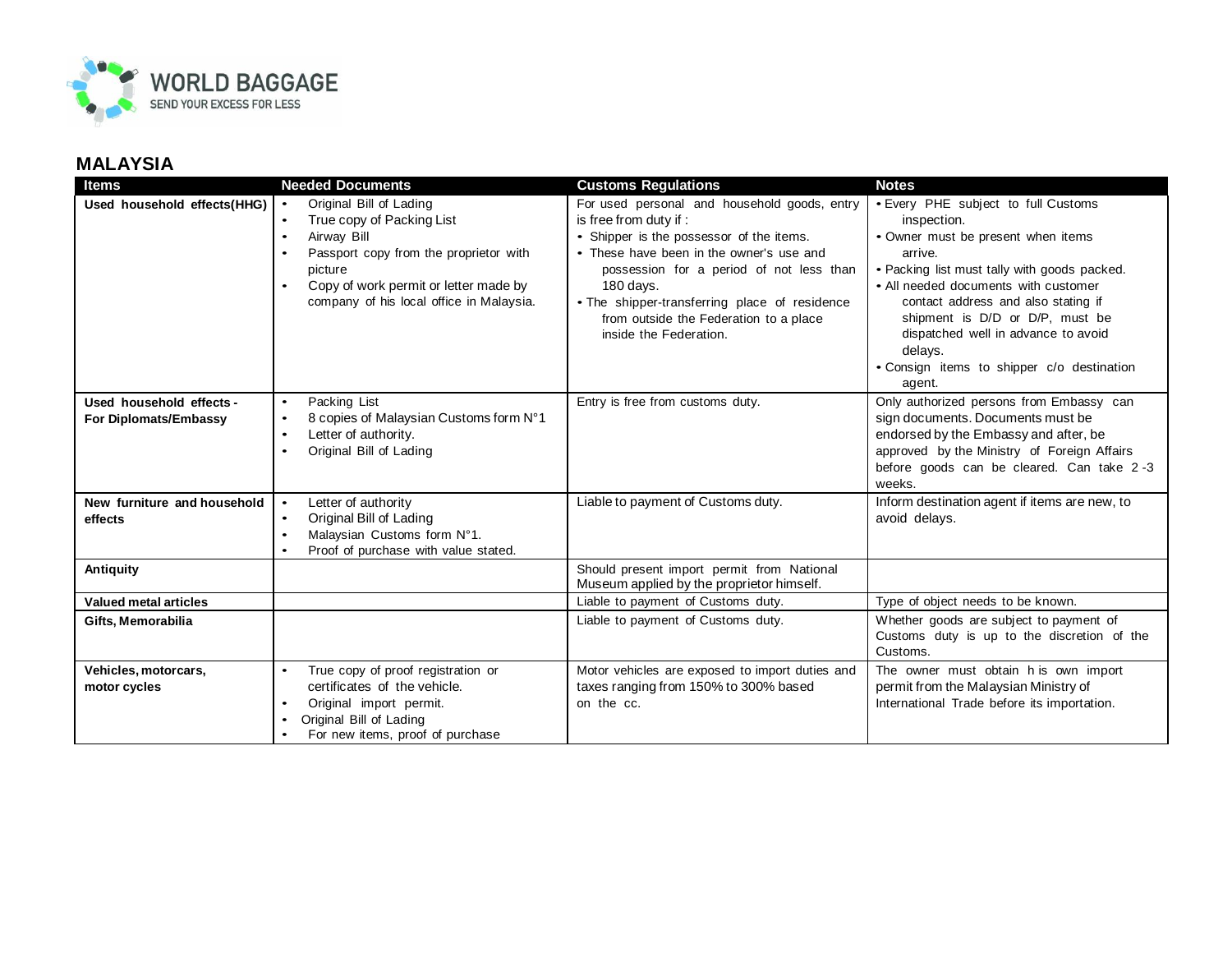

| <b>Items</b>                                                                              | <b>Needed Documents</b>                                                                                                                                                   | <b>Customs Regulations</b>                                                                                                                                                                        | <b>Notes</b>                                                                                                                                                                                                                                                                                                     |
|-------------------------------------------------------------------------------------------|---------------------------------------------------------------------------------------------------------------------------------------------------------------------------|---------------------------------------------------------------------------------------------------------------------------------------------------------------------------------------------------|------------------------------------------------------------------------------------------------------------------------------------------------------------------------------------------------------------------------------------------------------------------------------------------------------------------|
|                                                                                           | Insurance certificate                                                                                                                                                     |                                                                                                                                                                                                   |                                                                                                                                                                                                                                                                                                                  |
| Appliances, machines and<br>equipment                                                     | Malaysian Customs form N°1.<br>$\bullet$<br>Original Bill of Lading<br>$\bullet$<br>Proof of purchase with value stated.<br>$\bullet$<br>Letter of authority<br>$\bullet$ | SEE Vehicles, motorcars, motorcycles                                                                                                                                                              | Request to know type of machine/appliance<br>and equipment, as import permit may be<br>required.<br>Malaysia uses 220-240 volt electricity.                                                                                                                                                                      |
| <b>Telecommunications</b><br>equipment                                                    | Telecom Malaysia's import permit is needed<br>Before such items are imported.                                                                                             |                                                                                                                                                                                                   | This includes fax machines, cordless phones,<br>modems, cellular phones, answering<br>machines etc.<br>To apply for permit, fax details to your agent:<br>Serial number                                                                                                                                          |
|                                                                                           |                                                                                                                                                                           |                                                                                                                                                                                                   | Country of Origin<br>Model/type<br>• Reasons for importing into Malaysia.                                                                                                                                                                                                                                        |
| Liquor                                                                                    |                                                                                                                                                                           | Liable to high duties/taxes ranging from<br>US\$ 30 to US\$35 per litre, based on<br>the alcoholic contents.<br>Special permit is necessary for importation<br>(to be applied for by proprietor). | It is recommended that importers limit alcohol<br>in their shipments to one litre per adult in<br>the family.<br>If minimum in quantity, the carton containing the<br>alcohol should be loaded near the door of the<br>container.                                                                                |
| Dangerous weapons,<br>firearms, fake firearms<br>and fireworks, explosives,<br>foodstuffs |                                                                                                                                                                           | Importation is not allowed except special<br>authorization is obtained.                                                                                                                           | Mandatory death sentence if convicted for illegal<br>possession of firearms.<br>Swords require an import permit applied for by<br>owner.                                                                                                                                                                         |
| <b>Plants</b>                                                                             | True copy of import permit<br>$\bullet$<br>AWB/ Airway bill<br>$\bullet$<br>True copy of health certificate<br>٠                                                          | Liable to payment of Customs duty.                                                                                                                                                                | An import permit is required and must be<br>obtained before arrangements can be made to<br>forward the pets. The following information<br>must be communicated in order to obtain the<br>permit:<br>Name of the pet/breed/sex/colour/age and copy<br>of health certificate.<br>Name of owner and local c ontact. |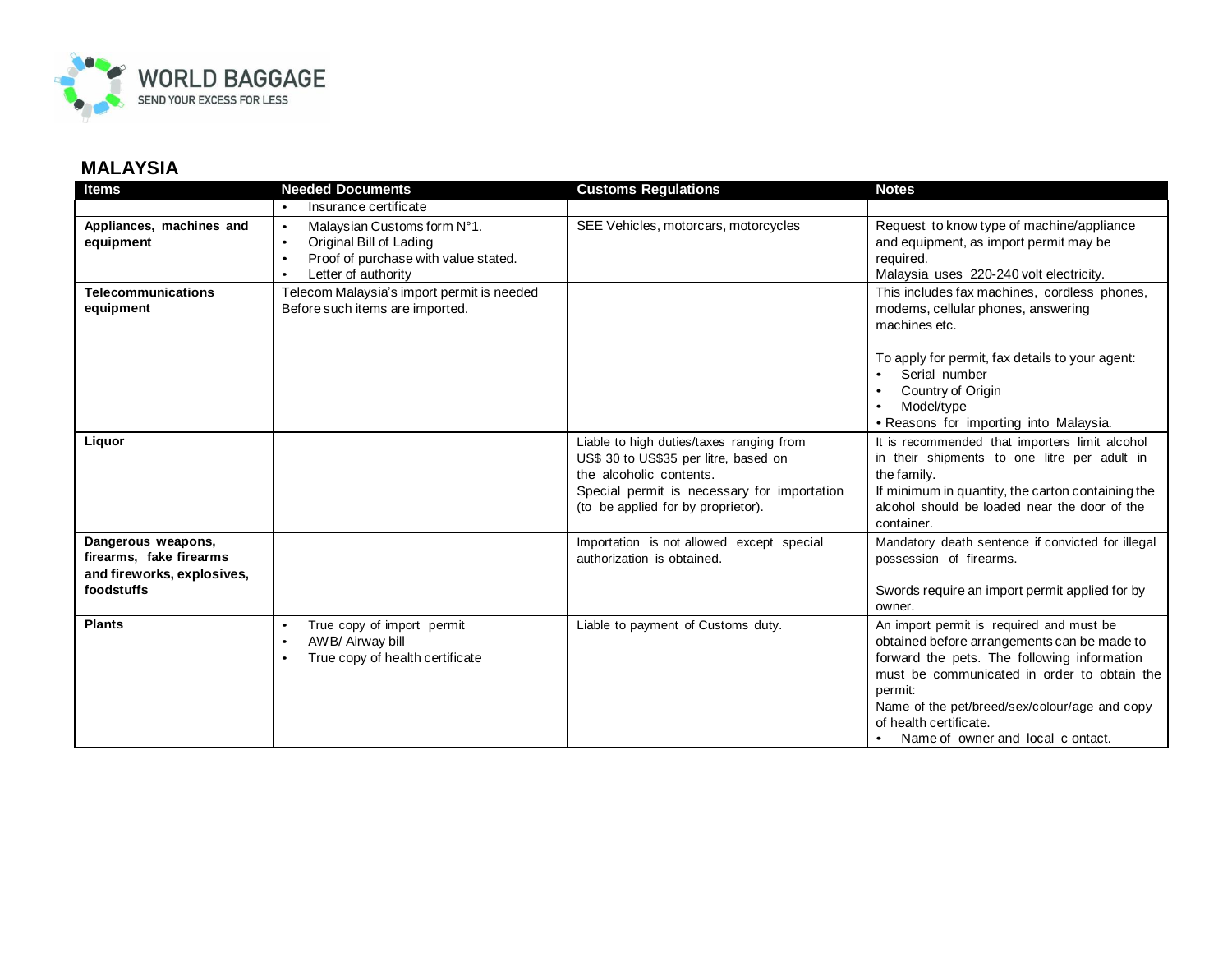

| <b>Items</b> | <b>Needed Documents</b>                                                                                                                                       | <b>Customs Regulations</b>                                                                                                                                                                                                                                                                                                                                                                                                                                                                                                                                                                                                                                                                                                                                                                                                                        | <b>Notes</b>                                                                                                                                                                                                                                                                                                                                     |
|--------------|---------------------------------------------------------------------------------------------------------------------------------------------------------------|---------------------------------------------------------------------------------------------------------------------------------------------------------------------------------------------------------------------------------------------------------------------------------------------------------------------------------------------------------------------------------------------------------------------------------------------------------------------------------------------------------------------------------------------------------------------------------------------------------------------------------------------------------------------------------------------------------------------------------------------------------------------------------------------------------------------------------------------------|--------------------------------------------------------------------------------------------------------------------------------------------------------------------------------------------------------------------------------------------------------------------------------------------------------------------------------------------------|
|              |                                                                                                                                                               |                                                                                                                                                                                                                                                                                                                                                                                                                                                                                                                                                                                                                                                                                                                                                                                                                                                   | • Arrival date of the pet.<br>.Whether pet will be travelling as cargo or<br>with the owner.<br>Quarantine at government quarantine<br>station upon arrival for at least 30 days.<br>•House quarantine (subject to approval of the<br>veterinary at the quarantine station,<br>which has to be applied by owner during<br>his visit to the pet). |
| <b>Pets</b>  | Should present health certificate or veterinarian<br>certificate from country of origin. Need details<br>like age, breed, sex, color, to apply import permit. | The following breeds are not allowed to<br>enter/be imported into the country:<br>Fila Brazileiro, Dogo Argentino, Japanese<br>Tosa, American Pit Bull and Pit Bull Terrier.<br>The following breeds are allowed to enter/be<br>imported into Malaysia under special permit<br>approve from the government veterinary<br>before the arrival in KLIA:<br>Dobermann, German Shepherd, Rottweiller,<br>Belgian Shepherd, East European Shepherd,<br>Bull Mastiff, Canary Dog and Bull Terrier.<br>Needed Documents for application for this<br>special permit is as follows:<br>Must not be less than 6 month at the<br>time of importing.<br>Require micro chipped proof<br>Owner local address (The residence<br>here must be available for veterinary<br>inspection).<br>Letter from the owner verifying the<br>following:<br>Dog are family pet. | Quarantine period is one month. Oblige to<br>report well in advance in order to book<br>kennel/quarantine space.                                                                                                                                                                                                                                 |